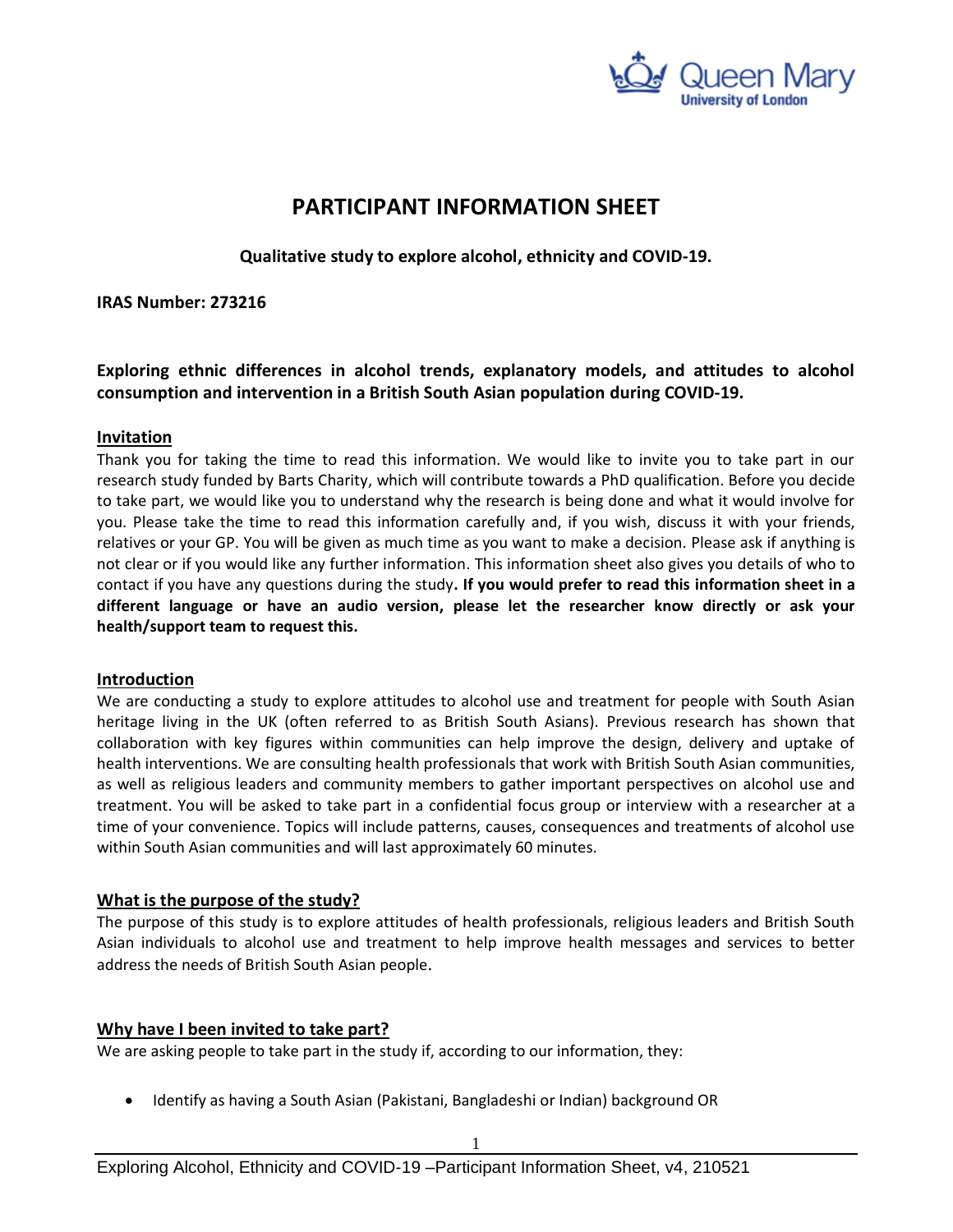

• Occupy/ previously occupied a health professional or religious role that involved working with individuals from a South Asian (Pakistani, Bangladeshi or Indian) background.

## **Do I have to take part?**

No, you do not have to take part. Your participation is completely voluntary and it is entirely your decision if you would like to take part in this study. If you do choose to take part, you will be asked to sign a consent form to confirm that you understand what is involved when taking part. You are still free to withdraw from the study at any time, without having to give a reason.

## **What will happen to me if I take part?**

If you are happy to participate, our researcher would like to meet with you. Due to COVID-19, this can be via a telephone or video call. They will contact you to arrange a time and method suitable for you. If guidelines allow face to face meetings, we can schedule this at a time and place of your preference. The meeting would involve going over the study details again and asking you to sign a consent form to show you have agreed to take part. This meeting will take approximately 1 hour and will be audio recorded. During this interview you will be asked some questions about:

- Your perception of alcohol consumption within British South Asian communities (including preferences for support, and problems that may be experienced because of alcohol use)
- The use of health, social and religious services for alcohol problems
- Your perspectives on available and new alcohol interventions
- How COVID-19 may have impacted on any of the above

**If you require an interpreter, we can arrange for professional interpreters via Language Line or NHS Bilingual Health Advocacy and Interpreting Service.**

#### **How much time will be involved at each stage of the study?**

The interview will take approximately 60 minutes to complete.

#### **Are there any expenses involved?**

All participants will be offered a £10 Love2Shop voucher as a thank you for their time. Due to COVID-19, where possible, interviews will be scheduled to take place over the telephone or via video call to reduce any burden. However, if guidelines permit a face-to-face meeting, we can arrange for this to take place at a time and location convenient to you. Should you need to travel, expenses will be reimbursed up to the value of £12.

# **What are the possible benefits of taking part?**

We hope that your contribution will help improve the future treatment of people who consume excessive amounts of alcohol by creating effective health messages and tailoring interventions. At the end of the study, you will be offered a £10 voucher to thank you for your participation in the study.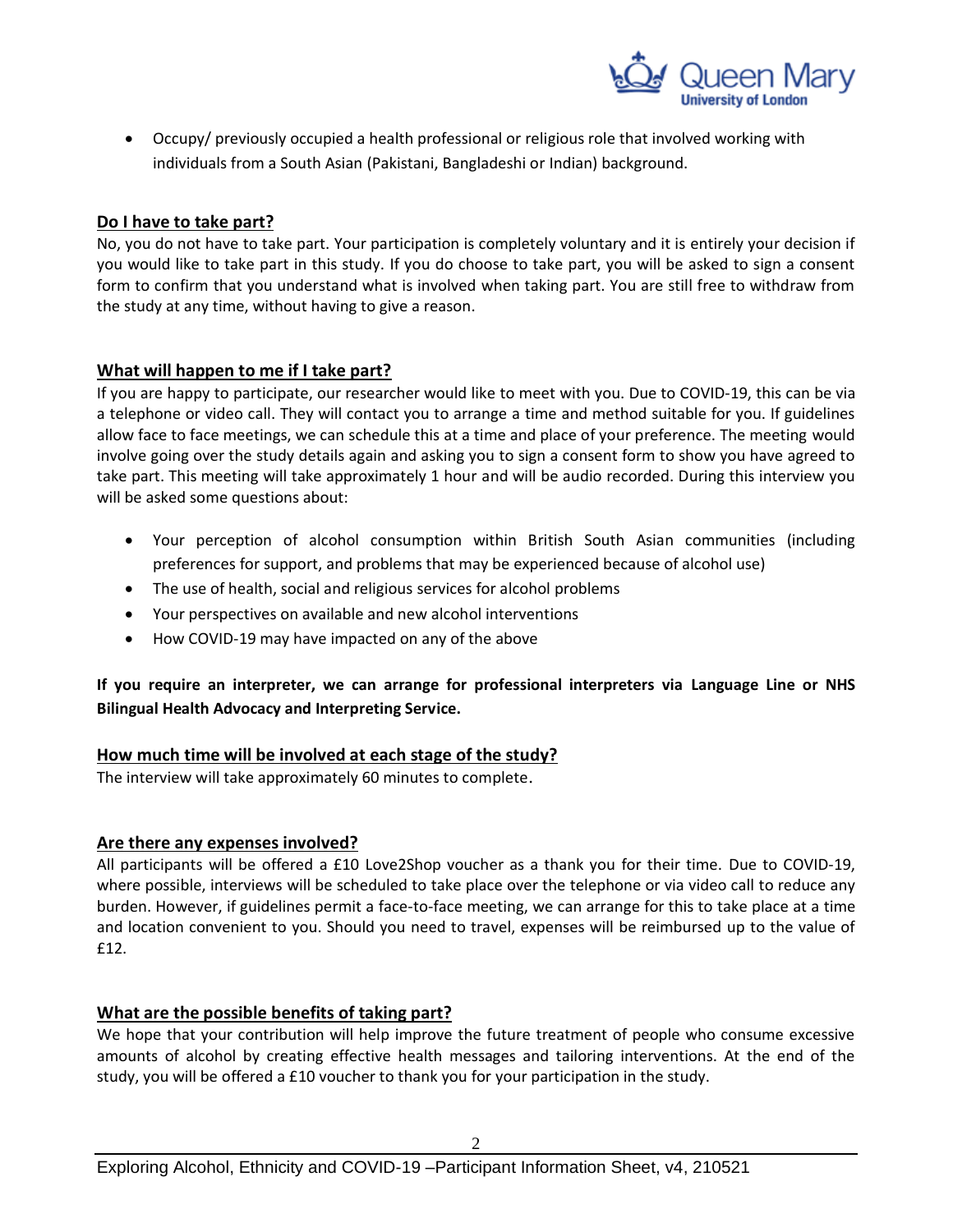

## **What are the possible disadvantages and risks of taking part?**

We do not expect there to be any disadvantages to taking part in the study. If you agree to participate, you will be asked some questions that some may find embarrassing or uncomfortable. For example, we will ask about alcohol consumption and mental health in your community or communities that you work with. The researcher will not expect you to answer any questions you are uncomfortable with.

## **What if I do not wish to take part?**

Taking part is entirely voluntary.

## **What will happen if I change my mind and don't want to carry on with the study?**

You are free to withdraw from the study at any time and you do not have to give a reason if you wish not to. If you do withdraw, we would like to continue to use your data, in a confidential manner, up to the point of withdrawal as this will help us with our analysis. However, if you would prefer us not to use your data then you can request for your data to be removed from the study.

# **Will my data and participation in the study be kept confidential?**

Yes. What is said in the interview is regarded as strictly confidential. Audio recordings will be typed into anonymised written transcripts by the researcher and original recordings permanently deleted immediately after transcription. Any information you provide will be held securely. If you disclose any information that may result in you or anyone else being put at risk of harm we may have to inform the appropriate authorities. If this situation arises, we will discuss all possible options for ourselves and you before deciding whether or not to take any action. All data collected during this study will be processed in accordance with the GDPR and Data Protection Act 2018.

#### **How will you use information about me?**

We will need to use information from you and your care team (where applicable) for this research project. This information will include your name and contact details. Our research team at Queen Mary University London will use this information in order to do the research or to check your records to make sure that the research is being done properly and will act as the data controller for this study. This means that we are responsible for looking after this information and using it properly. Only the research team at QMUL will be able to see your name or contact details. Your data will have a code number instead. We always store and process information that identifies you (e.g., name, date of birth) separately to any other information we collect about you. We will keep all information about you safe and secure. Once we have finished the study, we will keep some of the data so we can check the results. We will write our reports in a way that no-one can work out that you took part in the study.

# **What are my choices about how my information is used?**

You can stop being part of the study at any time, without giving a reason, but we will keep information about you that we already have. If you do not want this to happen, tell us and we can remove your information from the study. A decision to withdraw from the study will not affect the quality of NHS care you receive. We need to manage your records in specific ways for the research to be reliable. This means that we won't be able to let you see or change the data we hold about you.

# **Where can I find out more about how my information is used?**

3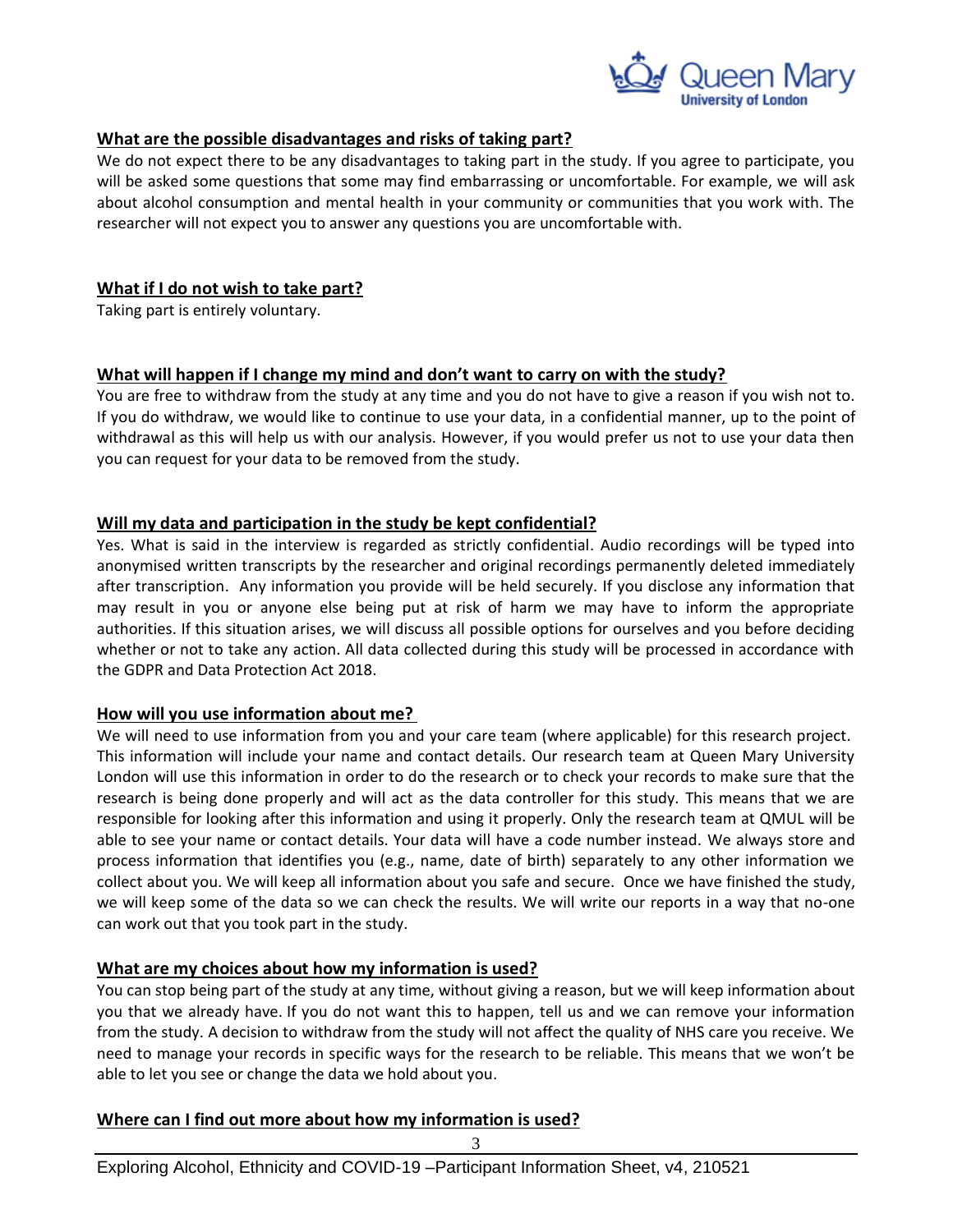

You can find out more about how we use your information

- at [www.hra.nhs.uk/information-about-patients/](https://www.hra.nhs.uk/information-about-patients/)
- our privacy leaflet available from [www.insertstudywesbite.com]
- by contacting the research team at Stacey.jennings6@nhs.net or 07841833442.
- by contacting the QMUL data protection officer (Jonathan Morgan) at: [data](mailto:data-protection@qmul.ac.uk)[protection@qmul.ac.uk](mailto:data-protection@qmul.ac.uk) or to: Data Protection Officer, Queens' Building, Mile End Road, London, E1 4NS.

## **What if there is a problem?**

If you have a concern about any aspect of the study, please feel free to speak with the researcher who will be happy to answer your question. Whilst we do not anticipate any major problems, in the event that something does go wrong and you are harmed during the research you may have grounds for legal action for compensation against QMUL and Barts Health Trust but you may have to pay your legal costs. The normal NHS complaints mechanisms will still be available to you. If you have cause to complain about any aspect of the way you have been approached or treated during the course of this study, you can do this through the NHS Complaints Procedure for which details can be obtained from the hospital. If you wish to make a complaint about the conduct of the study you can contact QMUL using the details below for further advice and information: Stacey Jennings, Stacey.jennings6@nhs.net, 07841833442.

#### **What happens if I have a complaint?**

If you have complaints or concerns please contact the study CI: Stacey Jennings, Stacey.jennings6@nhs.net, 07841833442.

#### **What will happen to the results of the research study?**

At the end of the study, the results of this research will be reported to Barts Charity and disseminated through publications in scientific journals and conferences. All data used will remain confidential and anonymous meaning there is no chance of you being identified by the study. The researcher will ask you at your meeting if you would like a summary of the findings which we can send you when the study is finished.

#### **Who is organizing and funding the research?**

This study is being organized by QMUL and is being funded by The Barts Charity.

#### **Who has reviewed the study?**

The research has been reviewed and approved by an independent NHS Research Ethics Committee to ensure that participants will not be negatively impacted by being involved in this research project. This is a standard procedure to protect your safety, rights, wellbeing and dignity. This study has been reviewed and was given a favourable opinion by Camden & Kings Cross Research Ethics Committee, an independent Ethics Committee.

# **Contact details:**